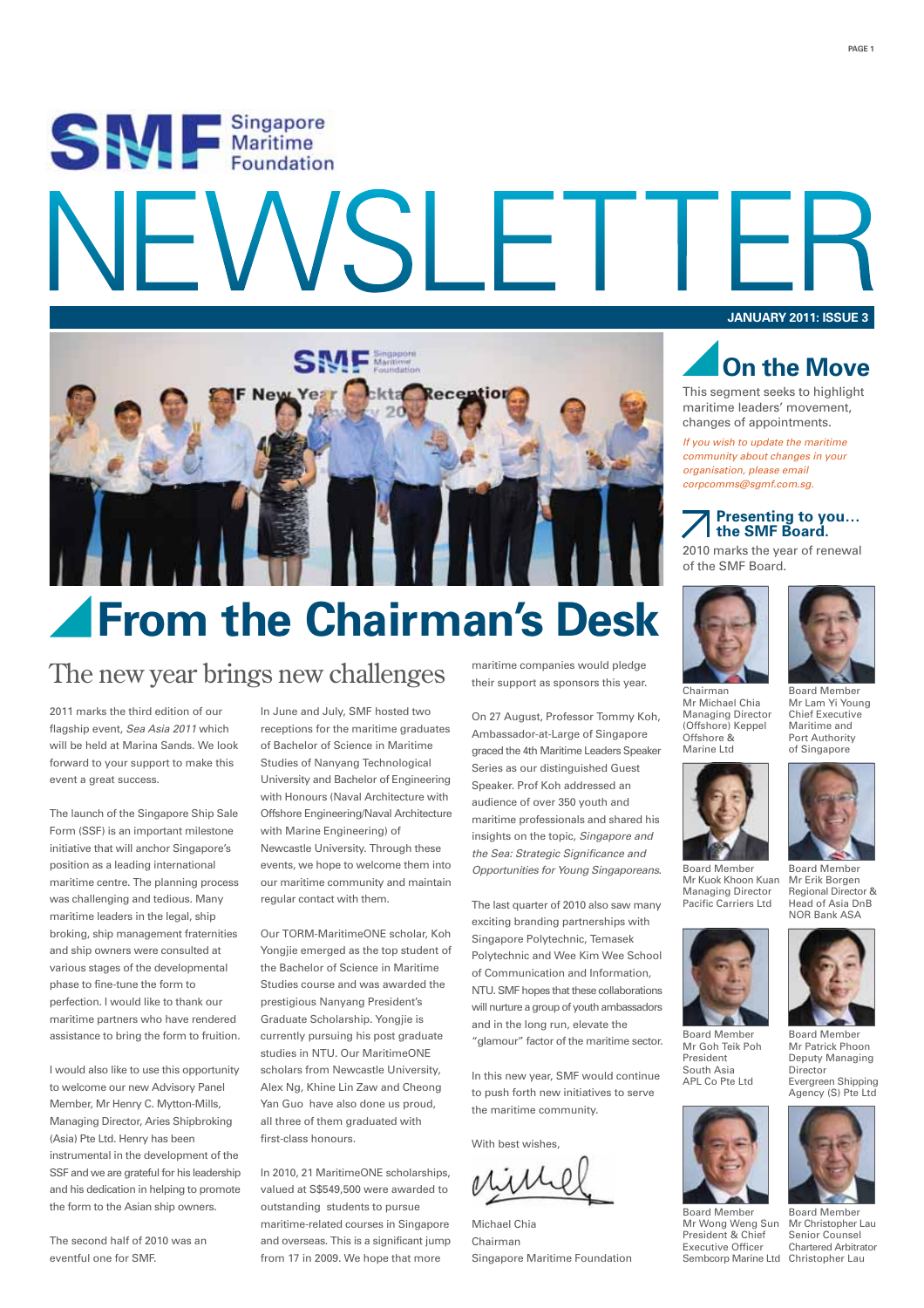

Choi Shing Kwok, Permanent Development and Education and Mr Minister of State for National Other luminaries who were present by Guest-of-Honour, Mr Raymond SMF New Year Reception was graced Ship Sale Form, a key milestone SMF New Year Cocktail Reception Reception, 6 January 2011 Choi Shing Kwok, Permanent Other luminaries who were present Second Minister for Foreign Affairs Second Minister for Foreign Affairs. Lim, Minister for Transport and SMF New Year Reception was graced initiative to propel Singapore as an Ship Sale Form, a key milestone officiated the launch of the Singapore officiated the launch of the Singapore community. Chairman of SMF, community. Chairman of SMF, movers and shakers of the maritime saw a congregation of over 300 key saw a congregation of over 300 key SMF New Year Cocktail Reception Held at Sentosa Pavilion, the annua SMF New Year Cocktail Development and Education and Mr Minister of State for National included Ms Grace Fu, Senior included Ms Grace Fu, Senior Lim, Minister for Transport and by Guest-of-Honour, Mr Raymond international maritime centre. The international maritime centre. The initiative to propel Singapore as an movers and shakers of the maritime Held at Sentosa Pavilion, the annual Reception, 6 January 2011 SMF New Year Cocktail

> resource personnel from various representatives and key human by over 60 senior management Mandarin Hotel was well attended

resource personnel from various

maritime companies. Led by MPA and representatives and key human g

over 60 senior management

Mandarin Hotel was well attended



the Chinese readers. At the home front Paper, August to November New Paper to raise awareness about were also placed in TODAY and The were also placed in TODAY students, young maritime professionals students, young maritime professionals advertorials featuring mantime advertorials featuring ma the Chinese readers. At the home front, as Lianhe Zaobao is highly regarded by as Lianhe Zaobao is highly regarded by particular, top decision-makers in China to readers beyond Singapore, in to readers beyond Singapore, in These advertorials sought to reach out growth and development in Singapore growth and development in Singapore shared insights abo advertorials. Prominent maritime leaders leaders in Singapore, SMF partnered Lianhe Zaobao,TODAY & New interesting facets of maritime careers interesting facets of maritime careers. New Paper to raise awareness about particular, top decision-makers in China, These advertorials sought to reach out role as an international maritime centre. role as an international maritime centre. shared insights about their companies' advertorials. Prominent maritime leaders Lianhe Zaobao to develop 3 maritime Lianhe Zaobao to develop 3 maritime leaders in Singapore, SMF partnered maritime companies and maritime maritime companies and maritime In order to raise the profile of outstanding In order to raise the profile of outstanding Paper, August to November Lianhe Zaobao, TODAY & New ut their companies' and The



### The second MaritimeONE HR Management Forum, 19 July Second MaritimeONE HR Second MaritimeONE HR Management Forum held at Marina Management Forum held at Marina The second MaritimeONE HR Management Forum, 19 July

insights on the importance of developing insights on the importance of developing - ASEAN of GE Global Learning shared speaker, Ms Jean Hau, Crotonville Leader diverse clusters of the maritime sector. the forum sought to better understand the forum sought to better understand supported by the MaritimeONE partners supported by the MaritimeONE partners, maritime companies. Led by MPA and ASEAN of GE Global Learning shared speaker, Ms Jean Hau, Crotomville Leade "Leadership Development in GE", gues Development in GE", guest Lloyd's Register Educational Trust Lloyd's Register Educational Trust. SMTC Global (S) Pte Ltd, and The SMTC Global (S) Pte Ltd, and The Academy of Singapore Polytechnic Academy of Singapore Polytechnic, Lines Pte Ltd, Singapore Maritime Lines Pte Ltd, Singapore Maritime Carriers Limited, Pacific Internationa Carriers Limited, Pacific International 2010 include "K" Line Pte Ltd, Pacifi 2010 include "K" Line Pte Ltd, Pacific S\$549,500. Sponsoring companies i S\$549,500. Sponsoring companies in These scholarships are valued at These scholarships are valued at scholarships given out last year. scholarships given out last year. a jump as compared to 17 Singapore and overseas. This marked Singapore and overseas. This marked pursue maritime-related courses in pursue maritime-related courses in the Maritime ONE scholarships to the MaritimeONE scholarships to outstanding students were awarded outstanding students were awarded their sponsors. This year, 21 their sponsors. This year, 21 acknowledge award recipients and acknowledge award recipients and organized by MPA and SMF to organized by MPA and SMF to Awards Ceremony was jointly Awards Ceremony was jointly The MPA-MaritimeONE Scholarship The MPA-MaritimeONE Scholarship a jump as compared to 17

"Leadership

During her presentation titled,

During her presentation titled,

to manpower development in the pertinent management issues related

diverse clusters of the maritime sector to manpower development in the pertinent management issues related



and employee engagement. relating to leadership development growth leaders and key strategies

and employee engagement. relating to leadership development growth leaders and key strategies

Secretary, Ministry of Transport.

Secretary, Ministry of Transport.

#### partnerships and correct stereotypes partnerships and correct stereotypes ambassadors through such ambassadors through such nurture a group of young maritime maritime premises. SMF hopes to maritime premises. SMF hopes to to visit ports, shipyards and other to visit ports, shipyards and other and were given special admission and were given special admission filmmakers worked closely with SMF editing and execution, these young editing and execution, these young conceptualisation, research to filming conceptualisation, research to filming, maritime commercials. From maritime commercials. From his 23 students to formulate refreshing his 23 students to formulate refreshing Cinema Studies of WKWSIC, NTU and Cinema Studies of WKWSIC, NTU and SMF partnered Mr Kym Campbell SMF partnered Mr Kym Campbell, NTU, October to November Communication (WKWSIC), School of Information and Challenge with Wee Kim Wee Challenge with Wee Kim Wee nurture a group of young maritime film makers worked closely with SM Lecturer, Division of Broadcast & Lecturer, Division of Broadcast & NTU, October to November Communication (WKWSIC), School of Information and

maritime industry in the long run. that youth may have about the

maritime industry in the long run that youth may have about the



### Ceremony, 3 August Ceremony, 3 August Scholarship Awards Scholarship Awards **MPA & MaritimeONE** MPA & MaritimeONE



# Y.E.S. Team Bonding 2010 Y.E.S. Team Bonding 2010,

6 November was presented with trophies. was presented with trophies. as the proud winner and as the proud winner and team with the highest score emerged team with the highest score emerged sharing session by the students. The sharing session by the students. The strength. The event concluded with a strength. The event concluded with a that tested their cohesiveness, wit and that tested their cohesiveness, wit and series of fun and challenging activities series of fun and challenging activities Education. Students took part in a Education. Students took part in a polytechnics and Institute of Technica polytechnics and Institute of Technical learning, including universities, learning, including universities, students across institutes of higher students across institutes of higher camaraderie amongst maritime camaraderie amongst maritime aimed to forge new friendships and Organised by SMF, the programme Organised by SMF, the programme Students) Team Bonding 2010 event Students) Team Bonding 2010 event. inaugural Y.E.S. (Young Executives and inaugural Y.E.S. (Young Executives and Labrador Park to partake in the Labrador Park to partake in the maritime students gathered at maritime students gathered at On 6 November morning, over 80 On 6 November morning, over 80 6 November aimed to forge new friendships and



was attended by over 300 students offer to young people. The seminar Singapore maritime industry has to to the Singapore economy and the his expertise on the historical links Tommy Koh. Professor Koh delivered to welcome Guest Speaker, Professor S.S. Teo delivered the opening speec Singapore Shipping Association, Mr Singaporeans, was held on 27 Augus was attended by over 300 students offer to young people. The seminar Singapore maritime industry has to exciting career opportunities that th exciting career opportunities that the to the Singapore economy and the sector, the importance of this sector sector, the importance of this sector between Singapore and the maritime between Singapore and the maritime his expertise on the historical links an enlightening speech and shared an enlightening speech and shared Tommy Koh. Professor Koh delivered to welcome Guest Speaker, Professor S.S. Teo delivered the opening speech Singapore Shipping Association, Mr at DBS Auditorium. President of the at DBS Auditorium. President of the Singaporeans, was held on 27 August opportunities for young opportunities for young sea: Strategic significance and caree sea: Strategic significance and career The 4th MLSS, Singapore and the The 4th MLSS, Singapore and the Tommy Koh, 27 August Series (MLSS) by Professor Series (MLSS) by Professor 4th Maritime Leader Speaker 4th Maritime Leader Speaker Tommy Koh, 27 August



#### on 8 November at Amara Hotel. Three of Science in Maritime Studies was held speakers, Ms Winnie Low, Executive speakers, Ms Winnie Low, Executive on 8 November at Amara Hotel. Three of Science in Maritime Studies was held The Maritime Night with NTU Masters The Maritime Night with NTU Masters Maritime Studies, 8 November Maritime Studies, 8 November Masters of Science in Masters of Science in Maritime Night with NTU Maritime Night with NTU

developments in this sector. Participants of the various clusters that constituted the Mr David Chin, Executive Director of SMI Underwriter of Shipowners' P&I Club and Marine Industries, Ms Eilanda Lui, Marine Director of the Association of Singapore the social networking function the social networking function. views with the industry partners during views with the industry partners during many mingled freely and exchanged many mingled freely and exchanged were treated to a dinner reception and were treated to a dinner developments in this sector. Participants maritime scene and some of the recent maritime scene and some of the recent also shared the magnitude of the global international maritime centre. The speakers of the various clusters that constituted the gave participants an in-depth understanding gave participants an in-depth understanding Mr David Chin, Executive Director of SMF Underwriter of Shipowners' P&I Club and Marine Industries, Ms Eilanda Lui, Marine Director of the Association of Singapore also shared the magnitude of the global international maritime centre. The speakers reception and



### Classification of Ships and Principal Classification of Ships and Principal Risk Assessment and Management Risk Assessment and Management: Session, 1 September Session, 1 September Maritime Knowledge Shipping Maritime Knowledge Shipping

of insurable maritime assets and risk of ships, the concept of risk assessment Choon, Maritime Arbitrator of Integra Class Manager for Asia of Lloyd's Development Manager, South East Asia Mr David Gan, Marine Business professionals and students were Risks seminar was jointly organised by of insurable maritime assets and risk of ships, the concept of risk assessment in-depth understanding of classification in-depth understanding of classification Wanne Consultants gave participants ar Marine Consultants gave participants an Choon, Maritime Arbitrator of Integral Register Asia, and Captain Lee Fook Register Asia, and Captain Lee Fook Class Manager for Asia of Lloyd's Principal Surveyor and Transfer of Principal Surveyor and Transfer of Development Manager, South East Asia, Mr David Gan, Marine Business present at this seminar. The two speak present at this seminar. The two speakers, professionals and students were insurance practitioners, maritime Shipping Sessions. Over 140 marine Shipping Sessions. Over 140 marine (GIA), as part of the Maritime Knowledge (GIA), as part of the Maritime Knowledge SMF and General Insurance Association SMF and General Insurance Association Risks seminar was jointly organised by nsurance practitioners, maritime

aspects of principal ship types. aspects of principal ship types

of the challenge.

of the challenge.

SASAR was announced the winner

SASAR was announced the winner

and maritime professionals.

and maritime protessionals



Singapore Polytechnic. The maritime the Singapore Maritime Academy at prospects in this sector. With the Over 160 National Cadet Corps (NCC) a dinner reception at Raffles Marina. immersion programme concluded with immersion programme concluded with Singapore Polytechnic. The maritime the Singapore Maritime Academy at activities, followed by a guided tour of Hantu for a series of fun-filled outdoo Hantu for a series of fun-filled outdoor These cadets were ferried to Pulau an all-maritime experiential treat. an all-maritime experiential treat. from 15 to 18 years old, were treated to from 15 to 18 years old, were treated to National Cadet Corps, cadets, ranging strong support of its strategic partner strong support of its strategic partner, prospects in this sector. With the education options and careers education options and careers educate youth about maritime educate youth about maritime Singapore Maritime Academy to Singapore Maritime Academy to initiative by MaritimeONE and initiative by MaritimeONE and Youth Day 2010, a maritime immersior Youth Day 2010, a maritime immersion took part in the inaugural Maritime took part in the inaugural Maritime Over 160 National Cadet Corps (NCC) 1 December 1 December a dinner reception at Raffles Marina activities, followed by a guided tour of These cadets were ferried to Pulau Vational Cadet Corps, cadets, ranging Maritime Youth Day 2010,



MaritimeONE Logo Design<br>Challenge with Singapore a refreshing image overhaul, SMF In a bid to give the MaritimeONE logo Polytechnic, 6 September a refreshing image overhaul, SMF In a bid to give the MaritimeONE logo Polytechnic, 6 September Challenge with Singapore MaritimeONE Logo Design

challenge. The students impressed to take on the role as judges to Maritime ONE partners changed hats assignment. On 6 September, logo as part of their classroom create a brand-new MaritimeONE students of Singapore Polytechnic to After much deliberation, Team After much deliberation, Team designs and articulate delivery designs and articulate delivery. research, well-conceptualised logo research, well-conceptualised logo the judges with their thorough the judges with their thorough challenge. The students impressed identify the winning team for the logo identify the winning team for the logo to take on the role as judges to MaritimeONE partners changed hats assignment. On 6 September, logo as part of their classroom create a brand-new MaritimeONE students of Singapore Polytechnic to year media and communication year media and communication partnered with 102 third and fourth partnered with 102 third and fourth



## Gathering, 29 December Gathering, 29 December Y.E.S. Club Year-end Y.E.S. Club Year-end

Maritime Youth Day 2010,

maritime community careers as new entrants into the personal insights about their mantime professionals also shared their event. Through ice-breaking games congregated at the annual networkin, Polytechnic, Ngee Ann Polytechnic Marine International, Singapore University, Newcastle University St James Power Station. Over 180 Gathering 2010 was set in Movida maritime community. careers as new entrants into the personal insights about their maritime professionals also shared their passion - maritime. Young maritime passion - maritime. Young maritime specialisations who share their specialisations who share their fellow like-minded youth from other fellow like-minded youth from other and activities, youth mingled with and activities, youth mingled with event. Through ice-breaking games congregated at the annual networking and Institute of Technical Education and Institute of Technical Education Polytechnic, Ngee Ann Polytechnic Marine International, Singapore University, Newcastle Universitycourses at Nanyang Technologica courses at Nanyang Technological youth who are pursuing maritime youth who are pursuing maritime St James Power Station. Over 180 Gathering 2010 was set in Movida at The stage for the Y.E.S. Year-end The stage for the Y.E.S. Year-end



## currently working in Amsbach Marine (S) Pte Ltd **REFLECTIONS OF A SHIP-BROKER**<br>Jarrod Ho, SMF Scholar, *currently working in Amsbach Marine (S) Pte Ltd Jarrod Ho, SMF Scholar,* **REFLECTIONS OF A SHIP-BROKER**

transformed into an ongoing journey of self-discovery. finance and ship broking. These varied work experiences have calling. Over these years, I have been exposed to various maritime specialisations, from tanker operations, marine logistics to ship moment of respite ever since I entered the maritime industry. Be it transformed into an ongoing journey of self-discovery. finance and ship broking. These varied work experiences have specialisations, from tanker operations, marine logistics to ship calling. Over these years, I have been exposed to various maritime work or studies, it has always been the same pursuit; the maritime work or studies, it has always been the same pursuit; the maritime moment of respite ever since I entered the maritime industry. Be it Ten years have passed swiftly. For me, there has never been a single Ten years have passed swiftly. For me, there has never been a single

or commodity we deal with is technically more complex and volatile selling and buying of ships. Unlike the real estate business, the asset the ships and their owners we represent and their competitors and spans across international waters. As S&P brokers, we need to as important middlemen on behalf of clients, shipowners, in the Purchase (S&P) brokers are highly specialised shipbrokers who serve extensive knowledge of the maritime industry. In a snippet, Sale & the ships and their owners we represent and their competitors. advice to our clients and equip ourselves with good knowledge of advice to our clients and equip ourselves with good knowledge of keep ourselves abreast of the latest market trends, provide sound keep ourselves abreast of the latest market trends, provide sound and spans across international waters. As S&P brokers, we need to or commodity we deal with is technically more complex and volatile selling and buying of ships. Unlike the real estate business, the asset as important middlemen on behalf of clients, shipowners, in the Purchase (S&P) brokers are highly specialised shipbrokers who serve extensive knowledge of the maritime industry. In a snippet, Sale & Ship broking, to me, is by far the most rewarding plattorm to acquire Ship broking, to me, is by far the most rewarding platform to acquire

may be trampled and one's abilities may be questioned, but work of course, the handsome monetary reward makes it all worthwhile successful deal after months of intensive work is immeasurable, and and research do not cease. The personal satisfaction gained from a Often, the process involves consistent hard work. At times, egos of course, the handsome monetary reward makes it all worthwhile. successful deal after months of intensive work is immeasurable, and and research do not cease. The personal satisfaction gained from a may be trampled and one's abilities may be questioned, but work Often, the process involves consistent hard work. At times, egos

crossed the finishing line. race. We can only savour the sweet victory of success when we every new maritime transaction is akin to the start of a marathon rocket scientist to be a successful S&P broker. To the S&P broker, One of the quotes that aptly describes the business of shipbroking is crossed the finishing line. have overcome several daunting road blocks along the journey and have overcome several daunting road blocks along the journey and race. We can only savour the sweet victory of success when we every new maritime transaction is akin to the start of a marathon rocket scientist to be a successful S&P broker. To the S&P broker, "The sky's the limit." One colleague once said that it does not take  $\overline{\text{s}}$ "The sky's the limit." One colleague once said that it does not take a One of the quotes that aptly describes the business of shipbroking is

maritime adventure is endless and I'm glad I steered my career into finishing lines and have enjoyed my first taste of victory. This I have embarked on the maritime marathon, crossed several this vibrant maritime sector. this vibrant maritime sector. maritime adventure is endless and I'm glad I steered my career into finishing lines and have enjoyed my first taste of victory. This I have embarked on the maritime marathon, crossed several